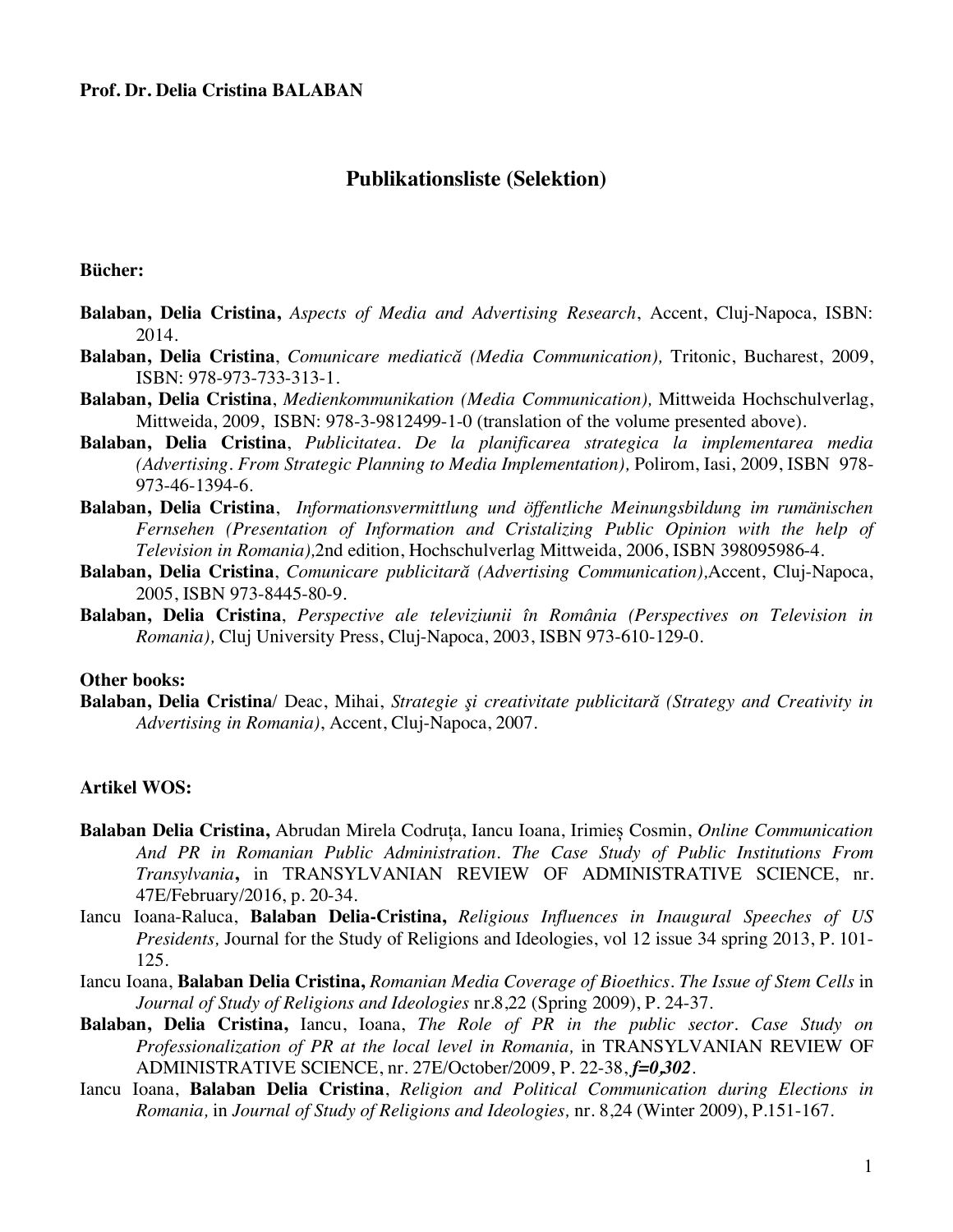#### **Artikel BDI:**

- **Balaban, Delia Cristina, Constantinescu Sorana, Mustățea Maria,** *Credibility and Freedom of Choise in Social Media in Relation with Traditional Media,* **Journal of Media Research,** 11, issue 3 (32)/ November 2018, p.24-34.
- **Balaban Delia-Cristina**, Mucundorfeanu Meda, *Media Reflection on Religion. Coverage on Iulia Ionescu's Case*, in **Journal of Media Research**, volume 8, issue 3(23)/2015, p 77-85.
- **Delia Cristina Balaban**/Mirela Abrudan, *Cercetarea in stiintele comunicarii. Relevanta si instrumentariu theoretic (Research in Communication Science. Relevance and Theoretical Instruments), Revista Transilvană de Științe ale Comunicării*, 2/2011,pag. P.3-9.
- **Balaban Delia-Cristina,** Meyen Michael, *Role Perception of Eastern European Journalists. A Qualitative Analysis*, *Revista Română de Comunicare și Relații Publice*, 2011, P.87-98.
- **Balaban Delia-Cristina**, Abrudan Mirela Codruta, Iancu Ioana-Raluca**,** *Role Perception of Romanian Journalists. A Comparative Study of Perception in Local versus National Media*, *Revista Română de Comunicare și Relații Publice*, 2010, P.9-25
- **Balaban Delia-Cristina,** Ten Doornkaat Ina, *Efficiency in International PR. Case Study "The Best Job in the World"*, *Revista Română de Comunicare și Relații Publice*, 2009, P.27-34
- **Balaban Delia-Cristina,** Deac Mihai-Florin, Iancu Ioana-Raluca**,** *Media in Teenagers' Daily Life. Particularities of Young Persons' Media Use in German Language High Schools in Transylvania*, *Philobiblon*, 2009, P.406-422
- **Balaban Delia-Cristina,** Mucundorfeanu Meda, *Using Media in the Foreign Language. Case Study Media Use of the Students of the Babes-Bolyai University Romania*, *Essachess*, 2010, P.177-190
- Baltarețu, Cristina/**Balaban, Delia Cristina**, *Motivation in Using Social Network Sites by Romanian Students. A Qualitative Approach*. in *Journal of Media Research*, 6(1)/2010, P. 67-74
- Laura, Crisan/Gertrude, Timis/Balaban, **Delia Cristina**, *Medialisierung des Sports. Fallstudie Cluj-Napoca (Medialisation in Sports. Case Study Cluj-Napoca)*. in *Journal of Media Research*, 7(2)/2010, P. 3-11
- **Balaban, Delia Cristina**, Lepădatu Ioana, *Media Use by Children in the Rural Area. Case Study of the Village Berindu in the Cluj County, Studia Ephemerides*, 2/2009, P. 75-84.
- **Balaban, Delia Cristina**, Abrudan Mirela, Magyari Noemi, *Cazul Mailat în presa britanică (The Mailat Case in the British Media)*, în *Revista Româna de Jurnalism și Comunicare*, 1-2/ 2009, P. 20-26.
- **Balaban, Delia Cristina**, *Teorii despre efectele publicităţii. Aspecte introductive cu privire la neuromarketing (Theries of Advertising Effects. Introducing Neuromarketing),* in *Studia Ephemerides***,** 1/2009, P.111-115
- **Balaban, Delia Cristina**, *The Framing or the Interpretation Frames Theory* **,** in *Journal of Media Research*, 2/2008, P.8-12
- **Balaban, Delia Cristina**, *Einzelne Medientheoretiker. Werk und wichtigste Ideen (Media Theoreticians. Works and Main Ideas)*, in *Studia Ephemerides*, 1/2008, P.3-8.
- **Balaban Delia Cristina**, *Locul şi rolul media în viaţa pensionarilor români. Consideraţii despre comportamentul media al pensionarilor (The Place and the Role of the Media in the Life of the Romanian Pensionaries. On their Media Consumption)***,** in *Revista Română de Jurnalism și Comunicare*, 1-2/2008, P.42-46.
- **Balaban Delia Cristina***, Identitatea corporativă (Corporate Identity),* in *Studia ephemerides,* 2005, P.109-114.
- **Balaban Delia Cristina**, *Noţiuni de bază în publicitate: Mixul comunicaţional ( Basic Notions of Advertising. Communication Mix)*, in *Studia ephemerides*, 2004, P.65-70.
- **Balaban Delia Cristina**, *Spaţiul public, opina publică (Public Space, Public Opinion)*, in *Studia Ephemerides*, 2003, P. 15-22.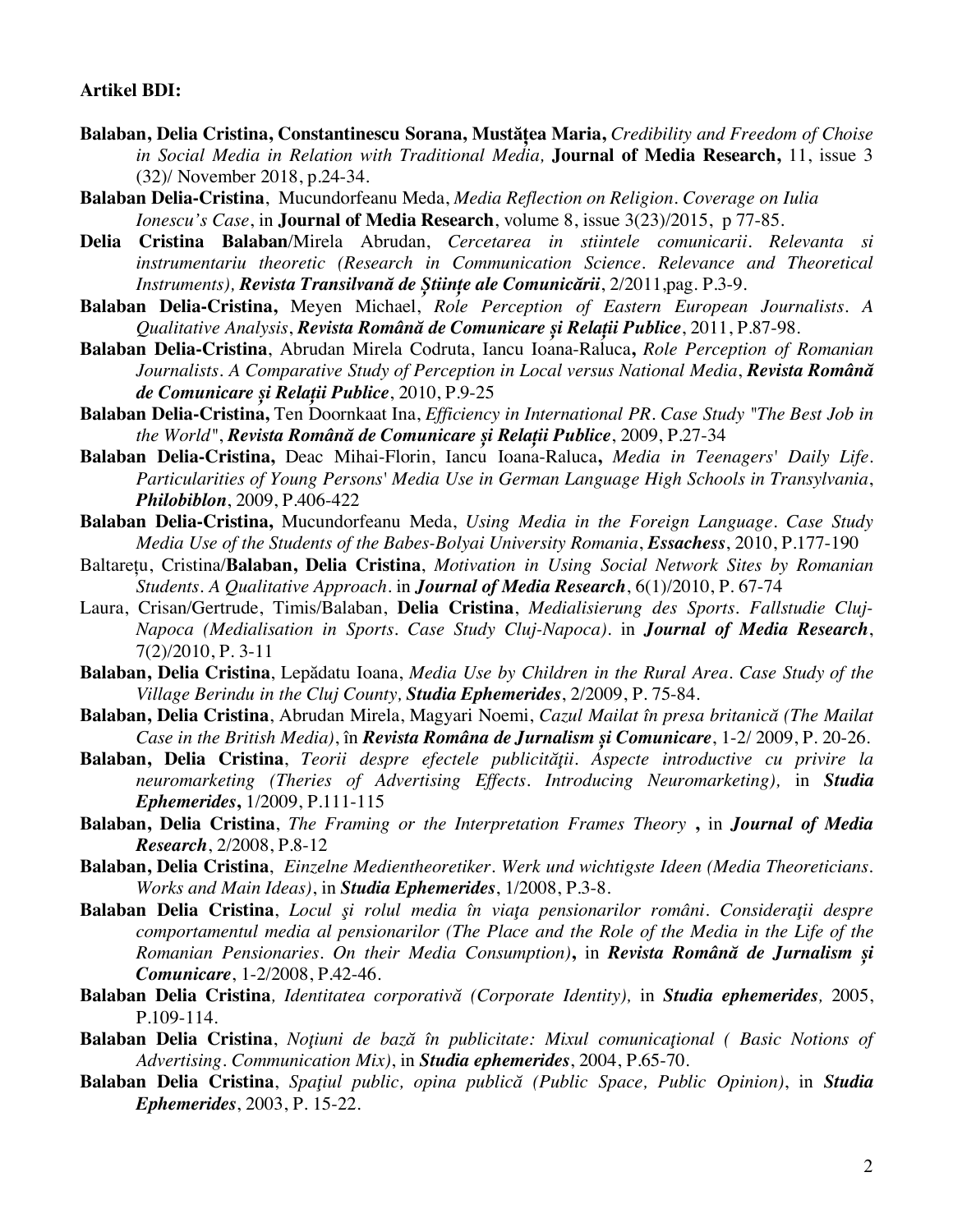- **Balaban Delia Cristina**, *Public Relations vs. Öffentlichkeitsarbeit, o dezvoltare istorică paralelă a conceptelor (Public Relations versus German Public Relations. A Historical Perspective over their Development)*, in *Studia Ephemerides,* 2003, P. 111-119.
- **Balaban Delia Cristina**/Jedenak Rita, *Conceptul de imagine. De la psihologia socială la relaţiile publice (The Image Concept. From Social Psychology to Public Relations),* in *Revista Română de Jurnalism şi Comunicare*, 4/2003, P.35-40.
- **Balaban Delia Cristina**, *Teoria convergenţei ofertei de televiziune în sistemul dual, o posibilă explicaţie pentru dezvoltarea contemporană a programelor de televiziune (The Convergence Theory of the Dual Television Systhem)*, in *Studia Ephemerides***,** Cluj-Napoca, 2002, p.37-43.

## **Kapitel:**

- **Balaban, Delia Cristina**, Barb, Codruta, *Steps in the development of creative industries in Cluj-Napoca. Case study Transylvania International Film Festival* in Hintea CM Moldovan BA Radu BV Suciu RM (ed): Transylvanian International Conference in Public Administration, Accent Publishing House, 2018, p.45-56.
- *Nicoleta Corbu, Delia Balaban-Bălaş, Elena Negrea-Busuioc Romania. Populist Ideology Without Teeth,* in Toril Aalberg, Frank Esser, Carsten Reinemann, Jesper Strömbäck, and Claes H. de Vreese *Populist Political Communication in Europe,* Routledge, 2017, p.326-338, ISBN-13: 978- 1138654792.
- Mihaela-Cornelia Frunza, Ioana Iancu, Sandu Frunza, Iulia Grad, **Delia Balaban**, Ovidiu Grad, "Media Analysis of Romanian Debates on Presumed Consent – Ethical and Legal Aspects" in W. Weimar, M. A. Bos, J. J. Busschbach (eds.) *Organ Transplantation: Ethical, Legal and Psychosocial Aspects*, Vol. II Expanding the European Platform, Pabst Science Publishers, Lengerich, 2011, P. 218-228, ISBN 978-3-89967-639-6.
- Hilmer, Ludwig/**Balaban, Delia Cristina**, *Marketingul viral (Viral Marketing),* in: Balaban, Delia Cristina/Iancu, Ioana/Meza, Radu, *PR, publicitate si new media* (*PR, Advertising and New Media*), Tritonic, Bucuresti, 2009, P.127-142, ISBN 9789737333742.
- **Balaban, Delia Cristina**, *Das Ende des Fernsehzeitalters? Interaktion der Teilsysteme in der rumänischen Mediengesellschaft (The End of Television? Interaction between Parts of the Systhem in Romanian Media Society) ,* in: Hartmut Schröder/ Ursula Bock (ed.): *Semiotische Weltmodelle*, Lit, Münster, 2009, P. 48-57, ISBN 978-3-8258-1133-4.
- **Balaban, Delia Cristina**/ Abrudan, Mirela, *Provocări contemporane în lumea brandurilor (Challanges in Branding Worlds),* in *PR Trend III*, Accent, Cluj-Napoca, 2008, P.61-73, ISBN 978-973-8915- 66-4.
- Abrudan, Mirela, **Balaban, Delia Cristina**, *Brands and New Media. Swarm Marketing and Online Social Networks,* in Balaban Delia Cristina, Hosu, Ioan, *Medien, PR Trend. Society and Communication,*  Mittweida Hochschulverlag, 2009, P.284-293, ISBN 978-3-9812499-3-4.
- **Balaban, Delia Cristina**, *Publicitate versus Relații Publice (Advertising versus PR),* in *Tendințe în relaţii publice şi publicitate. Planificare strategică şi instrumente (Tendencies in PR and Advertising. Strategic Planning and Instruments)*, Tritonic, București, 2008, P.9-25, ISBN 978- 973-733-278-3.
- **Balaban, Delia Cristina**,Petre, Dan, *Vom Planwirtschaft zum Cannes Lions. Zur Professionalisiserung der Werbung in Rumänien (From Planned Economy to Cannes Lions, The Professionalisation of Advertising in Romania),* in Balaban Delia Cristina/Rus Flaviu Calin, *Medien, PR und Werbung in Rumänien (Media, PR and Advertising in Romania),*Mittweida Hochschulverlag, 2008, P.203- 210, ISBN 978-3-9809598-0
- **Balaban, Delia Cristina**, *Product placementul, favoritul producţiilor TV româneşti (Product Placement. The Favorite of the Romanian TV Productions)* in Balaban, D.C., Rus, F.C.(coord), *PR Trend.*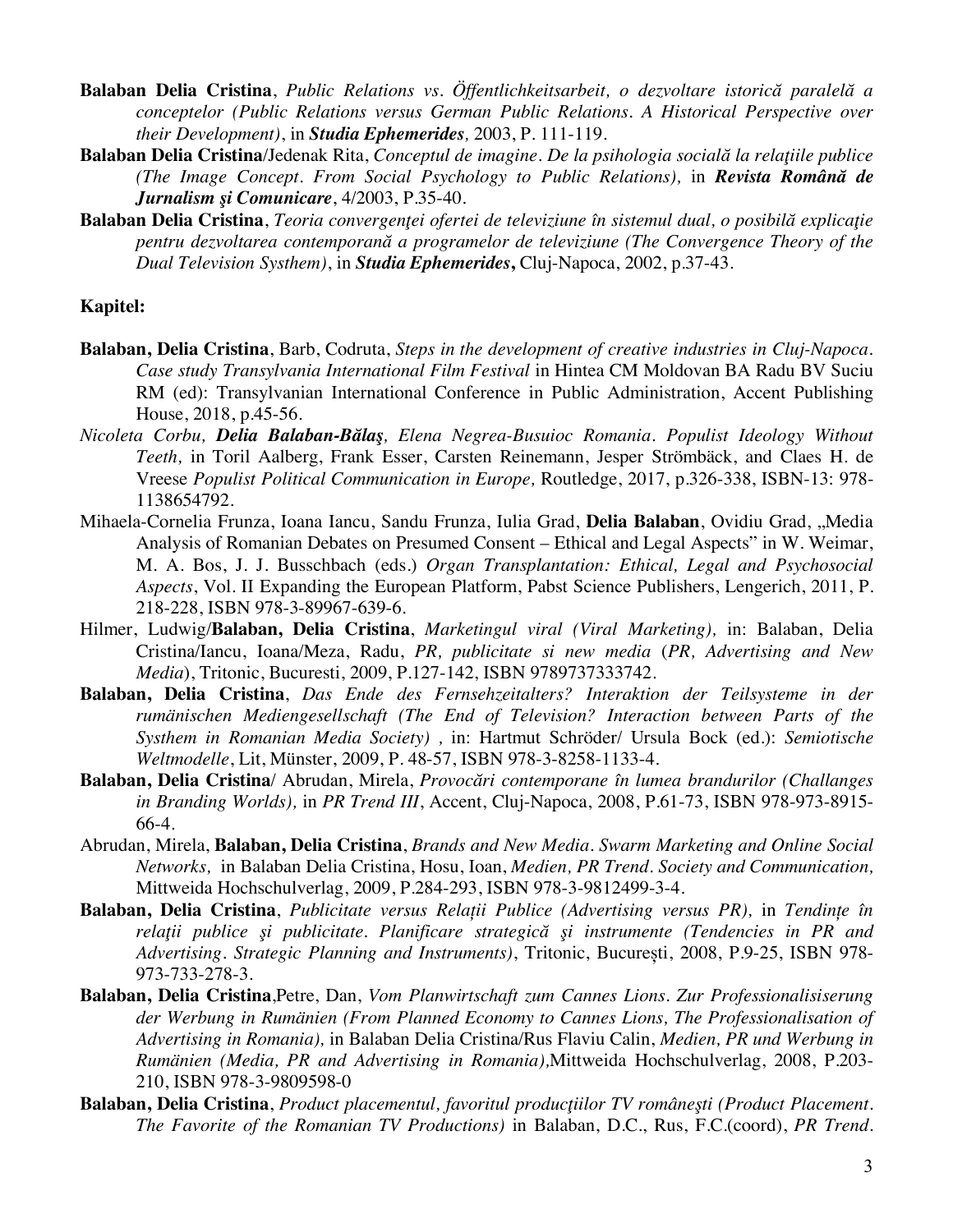*Teorie şi practică în relaţii publice şi publicitate II (PR Trend. Theory and Practice in PR and Advertising)*, Tritonic, Bucureşti, 2007, ISBN 978-973-733-125-0, P. 167-173.

- **Balaban, Delia Cristina**, *Comunicare mediatică (Media Communication)*, in Marga Andrei, Mureşan, Marius, Stefan Minică, Rus, Flaviu Călin, Mihaela Lutas, Lazăr, Dan, Balaban, Delia Cristina, Chereji Christian-Radu, Mureşanu, Iustin, *Ştiinţe ale comunicării, note de curs (Communication Sciences. Course Notes)*, Accent, 2006, ISBN (10) 973-8915-06-6, P. 247-273.
- **Balaban, Delia Cristina**, *Elemente de comunicare publicitară BTL şi implementarea mediatică a campaniilor publicitare (BTL Elements of Advertising Communication and Media Implementation of Advertising Campaigns)*, in Marga Andrei, Mureşan, Marius, Ştefan Minică, Rus, Flaviu Călin, Mihaela Luţaş, Lazăr, Dan, Balaban, Delia Cristina, Chereji Christian-Radu, Mureşanu, Iustin, , *Ştiinţe ale comunicării, note de curs (Communication Sciences. Course Notes)*, Accent, 2006, ISBN (10) 973-8915-06-6, P. 345-404.
- **Balaban, Delia Cristina**, *Publicitatea şi posibilele ei efecte asupra copiilor (Advertising and its Possible Effects on Children)* in Balaban, D.C., Rus, F.C.(coord), *PR Trend. Teorie şi practică în relaţii publice şi publicitate (PR Trend. Theory and Practice in PR and Advertising)*, Accent, 2005, ISBN ISBN 978-973-733-125-0, P.85-92.
- **Balaban, Delia Cristina**, *Teorii şi efecte ale comunicării de masă (Theories of Mass Communication Effects)*, in Rus, Flaviu, Călin, Chereji, Christian-Radu, Mureşanu, Iustin, Hosu, Ioan, Radu Cristian, Beţa, Margareta, *Ştiinţe ale comunicării, note de curs (Communication Sciences. Course Notes)*, Accent, 2005, ISBN 973-8445-93-0, P. 99-267.
- **Balaban, Delia Cristina**, *Tehnici de promovare în mass-media (Media Promoting Techniques)*, in Rus, Flaviu, Călin, Chereji, Christian-Radu, Mureşanu, Iustin, Hosu, Ioan, Radu Cristian, Beţa, Margareta, *Ştiinţe ale comunicării, note de curs (Communication Sciences. Course Notes)*, Accent, 2005, ISBN 973-8445-93-0, P.317-378.
- **Balaban, Delia Cristina**, *Die Entwicklung der Fernsehlandschaft nach der Wende in Rumänien (The Development of the Television Landscape in Romania after the Revolution)*, in Busch, Panasiuk, Schröder (Hrsg.): *Medientransformationsprozesse, Gesellschaftlicher Wandel und Demokratisierung in Südosteuropa (Media Transformation Processes, Society Change and Democratisatin in South-Eastern Europe),* Peter Lang Verlag, Frankfurt (Main), 2003, P.315-332, ISBN 3-631-50571-X.

### **Bücher (Hrsg):**

- **Balas Delia-Cristina**, Hosu Ioan, Mucundorfeanu Meda, *PR Trend. Developments and Trends in Communication,* Mittweida Hochschulverlag, Mittweida, 2015.
- **Balas Delia-Cristina**, Hosu Ioan, Mucundorfeanu Meda, *PR Trend. New Media: Challenges and Perspectives*, Mittweida Hochschulverlag, Mittweida, 2013.
- **Balaban, Delia Cristina**, Hosu, Ioan (ed.), *PR Trend. Societate si comunicare (PR Trend.Society and Communication),* Tritonic, Bucuresti, 2009.
- **Balaban, Delia Cristina**,Iancu Ioana, Meza Radu (coord.), *PR, Publicitate și New Media (PR, Advertising and New Media),* Tritonic, București, 2009.
- **Balaban, Delia Cristina**, Abrudan, Mirela Codruța, Câmpian Veronica (ed.), *Aspekte der Medien- und Werbekommunikation (Aspects of Media and Advertising Communication), Accent, Cluj-Napoca,* 2008.
- **Balaban, Delia Cristina**, Abrudan, Mirela Codruța (ed.), *Tendințe în relaţii publice şi publicitate. Planificare strategică şi instrumente (Tendency of PR and Advertising. Strategic Planning and Instruments),* Tritonic, București, 2008.
- **Balaban, Delia Cristina**, Rus Flaviu Calin (ed.), *Medien, PR und Werbung in Rumänien (Media, PR and Advertising in Romania)*, Mittweida Hochschulverlag, 2008.